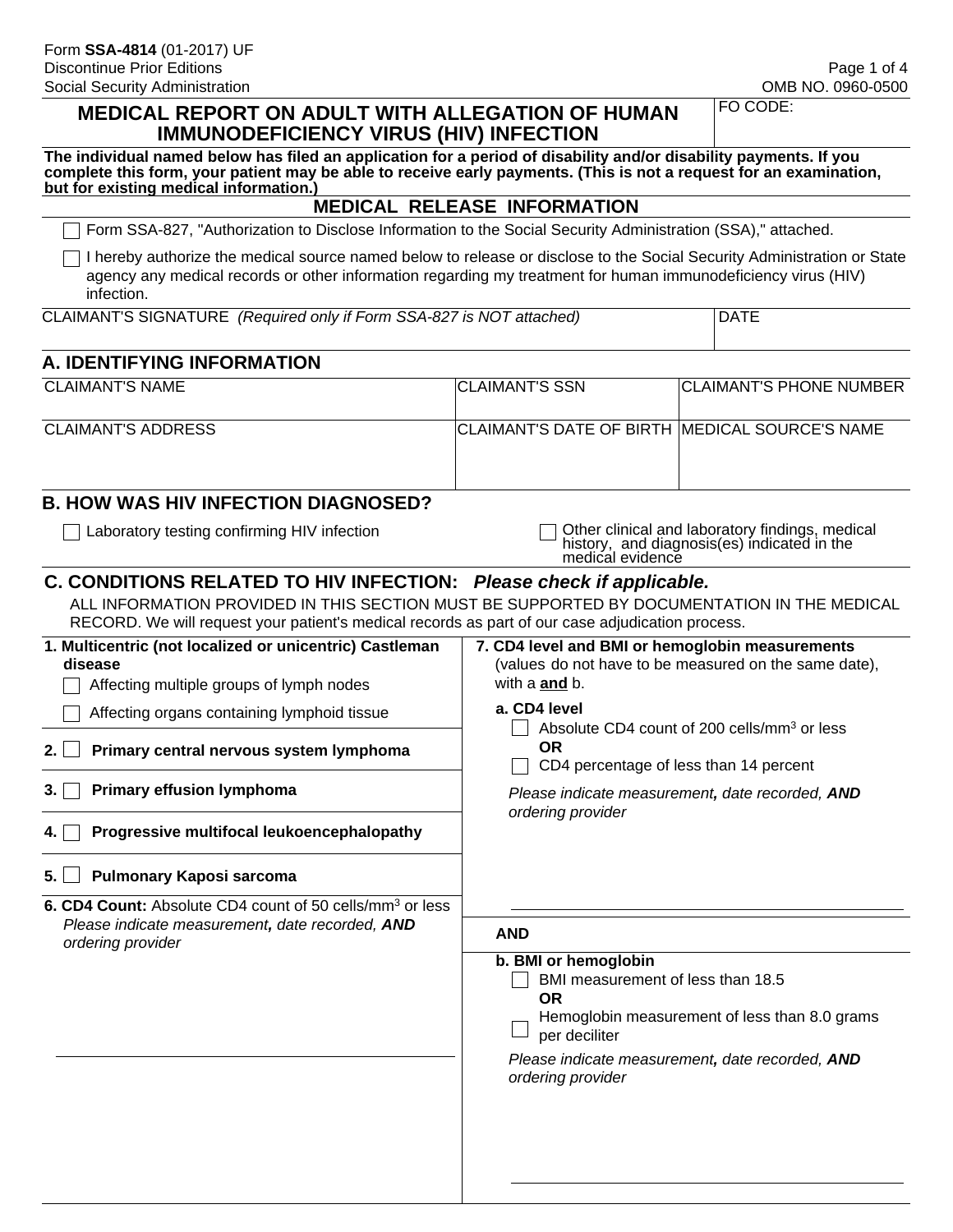**8. Complication(s) of HIV infection requiring at least three hospitalizations within a 12-month period and at least 30 days apart.** Each hospitalization must last at least 48 hours, including hours in a hospital emergency department immediately before the hospitalization. Complications of HIV infection may include infections (common or opportunistic), cancers, and other conditions.

| Complication of HIV Infection | Date of<br>Hospitalization   | <b>Duration</b> | Name of Hospital           |
|-------------------------------|------------------------------|-----------------|----------------------------|
| Example: Diarrhea             | Example:<br>December 2, 2015 | Example: 2 days | Example: Memorial Hospital |
|                               |                              |                 |                            |
|                               |                              |                 |                            |
|                               |                              |                 |                            |

**D. REMARKS:** *(Please use this space to provide any other comments you wish about your patient.)*

|  |  |  | E. MEDICAL SOURCE'S NAME AND ADDRESS (Print or type) |  |  |  |
|--|--|--|------------------------------------------------------|--|--|--|
|--|--|--|------------------------------------------------------|--|--|--|

### **TELEPHONE NUMBER** (Include Area Code)

**DATE** 

I declare under penalty of perjury that I have examined all the information on this form, and on any accompanying statements or forms, and it is true and correct to the best of my knowledge. I understand that anyone who knowingly gives a false statement about a material fact in this information, or causes someone else to do so, commits a crime and may be subject to a fine or imprisonment.

#### **F. SIGNATURE AND TITLE (e.g., physician, R.N.) OF PERSON COMPLETING THIS FORM**

| <b>FOR</b><br><b>OFFICIAL</b> | FIELD OFFICE DISPOSITION:                      |
|-------------------------------|------------------------------------------------|
| <b>USE</b><br><b>ONLY</b>     | DISABILITY DETERMINATION SERVICES DISPOSITION: |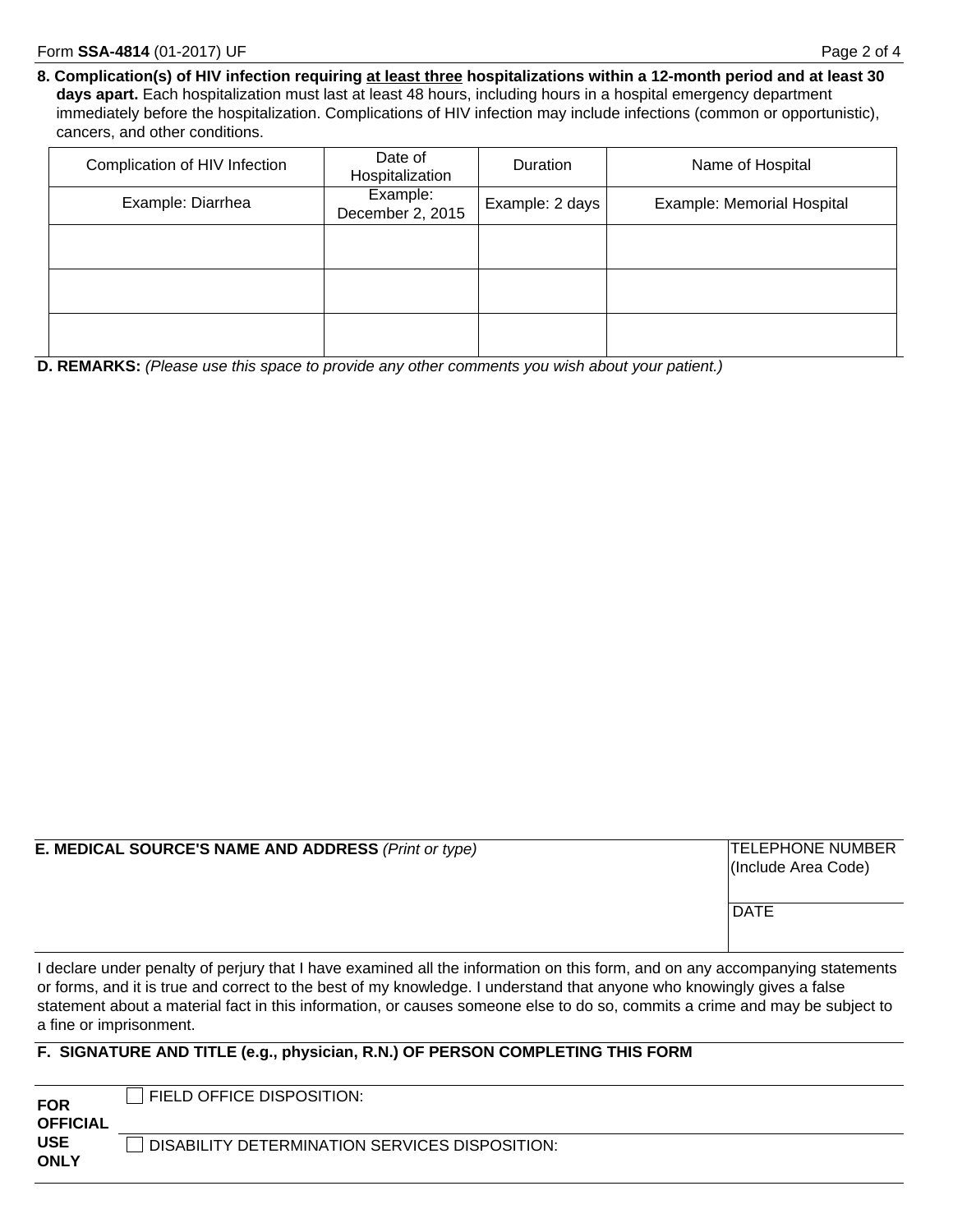## **MEDICAL SOURCE INSTRUCTION SHEET FOR COMPLETION OF ATTACHED SSA-4814 (Medical Report On Adult With Allegation Of Human Immunodeficiency Virus (HIV) Infection)**

Your patient, identified in section A of the attached form, has filed a claim for Supplemental Security Income disability payments based on HIV infection. **MEDICAL SOURCE**: Please detach this instruction sheet and use it to complete the attached form.

## **1. PURPOSE OF THIS FORM:**

**IF YOU COMPLETE AND RETURN THE ATTACHED FORM PROMPTLY, YOUR PATIENT MAY BE ABLE TO RECEIVE PAYMENTS WHILE WE ARE PROCESSING HIS OR HER CLAIM FOR ONGOING DISABILITY PAYMENTS.** This is not a request for an examination. At this time, we simply need you to fill out

this form based on existing medical information. The State Disability Determination Services will contact you later to obtain further evidence needed to process your patient's claim.

## **2. WHO MAY COMPLETE THIS FORM:**

A physician, nurse, or other member of a hospital or clinic staff, who is able to confirm the diagnosis and severity of the HIV disease manifestations based on your records, may complete and sign the form.

## **3. MEDICAL RELEASE:**

An SSA medical release (an SSA-827) signed by your patient should be attached to the form when you receive it. If the release is not attached, the medical release section on the form itself should be signed by your patient.

## **4. HOW TO COMPLETE THE FORM:**

- If you receive the form from your patient and section A has not been completed, please fill in the identifying information about your patient.
- You may not have to complete all of the sections on the form.
- **ALWAYS COMPLETE SECTION B.**
- **COMPLETE SECTION C, IF APPROPRIATE** . If you complete at least one of the items in section C, go to section D.
- **COMPLETE SECTION D IF YOU WISH TO PROVIDE COMMENTS ON YOUR PATIENT'S CONDITION(S).**
- **ALWAYS COMPLETE SECTIONS E AND F. Note:** This form is not complete until it is signed.

## **5. HOW TO RETURN THE FORM TO US:**

- Mail the completed, signed form, as soon as possible, in the return envelope provided.
- If you received the form from your patient without a return envelope, give the completed, signed form back to your patient for return to the SSA field office.